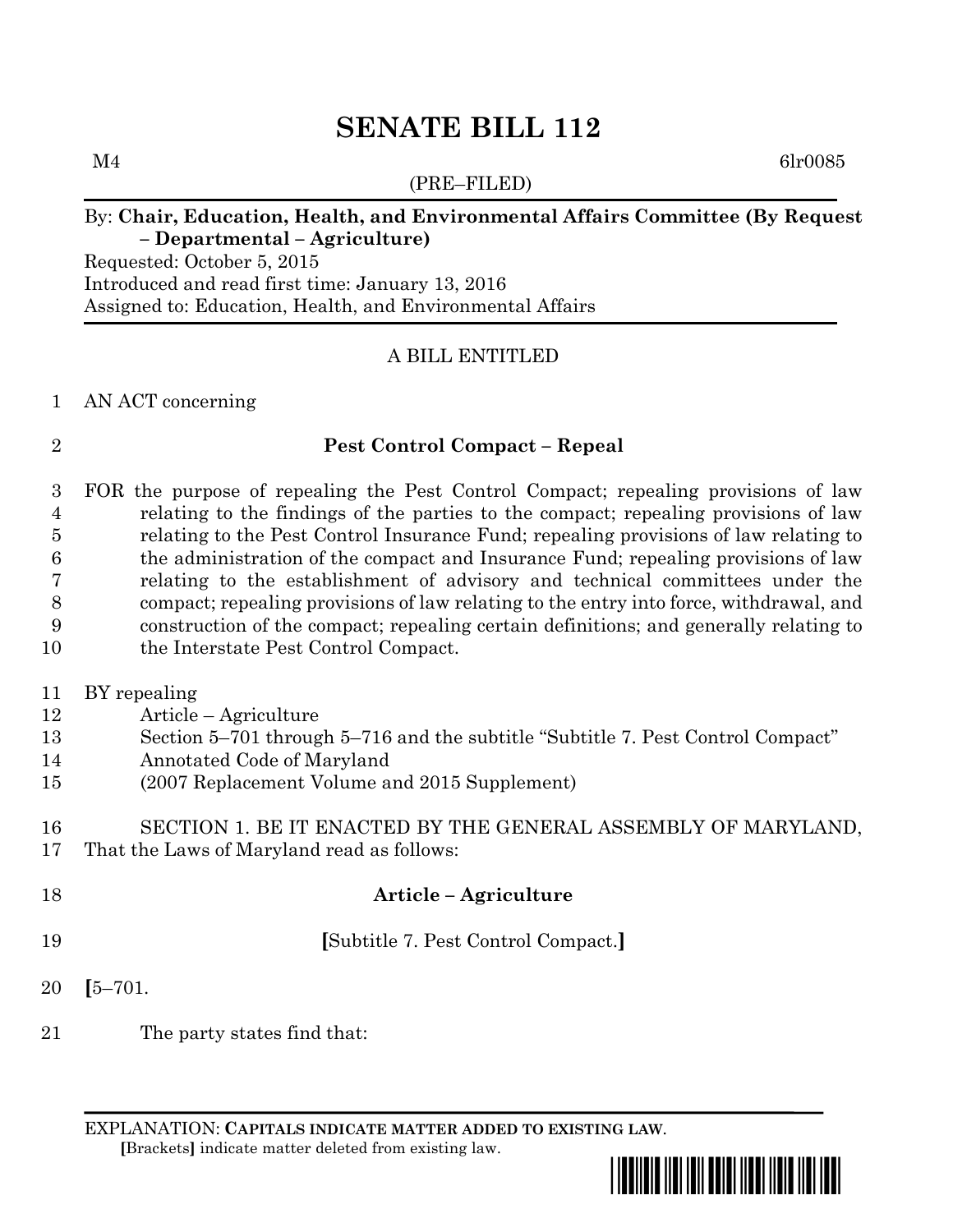(a) In the absence of the higher degree of cooperation among them possible under this compact, the annual loss of approximately ten billion dollars from the depredations of pests is virtually certain to continue, if not to increase.

 (b) Because of varying climatic, geographic and economic factors, each state may be affected differently by particular species of pests; but all states share the inability to protect themselves fully against those pests which present serious dangers to them.

 (c) The migratory character of pest infestations makes it necessary for states both adjacent to and distant from one another to complement each other's activities when faced with conditions of infestation and reinfestation.

 (d) While every state is seriously affected by a substantial number of pests, and every state is susceptible of infestation by many species of pests not now causing damage to its crop and plant life and products, the fact that relatively few species of pests present equal danger to or are of interest to all states makes the establishment and operation of an insurance fund, from which individual states may obtain financial support for pest control programs of benefit to them in other states and to which they may contribute in accordance with their relative interests, the most equitable means of financing cooperative pest eradication and control programs.**]**

**[**5–702.

As used in this compact, unless the context clearly requires a different construction:

 (a) "State" means a state, territory or possession of the United States, the District of Columbia, and the Commonwealth of Puerto Rico.

 (b) "Requesting state" means a state which invokes the procedures of the compact to secure the undertaking or intensification of measures to control or eradicate one or more pests within one or more other states.

 (c) "Responding state" means a state requested to undertake or intensify the measures referred to in subdivision (b) of this section.

 (d) "Pest" means any invertebrate animal, pathogen, parasitic plant or similar or allied organism which can cause disease or damage in any crops, trees, shrubs, grasses or other plants of substantial value.

 (e) "Insurance Fund" means the Pest Control Insurance Fund established pursuant to this compact.

 (f) "Governing board" means the administrators of this compact representing all of the party states when such administrators are acting as a body in pursuance of authority vested in them by this compact.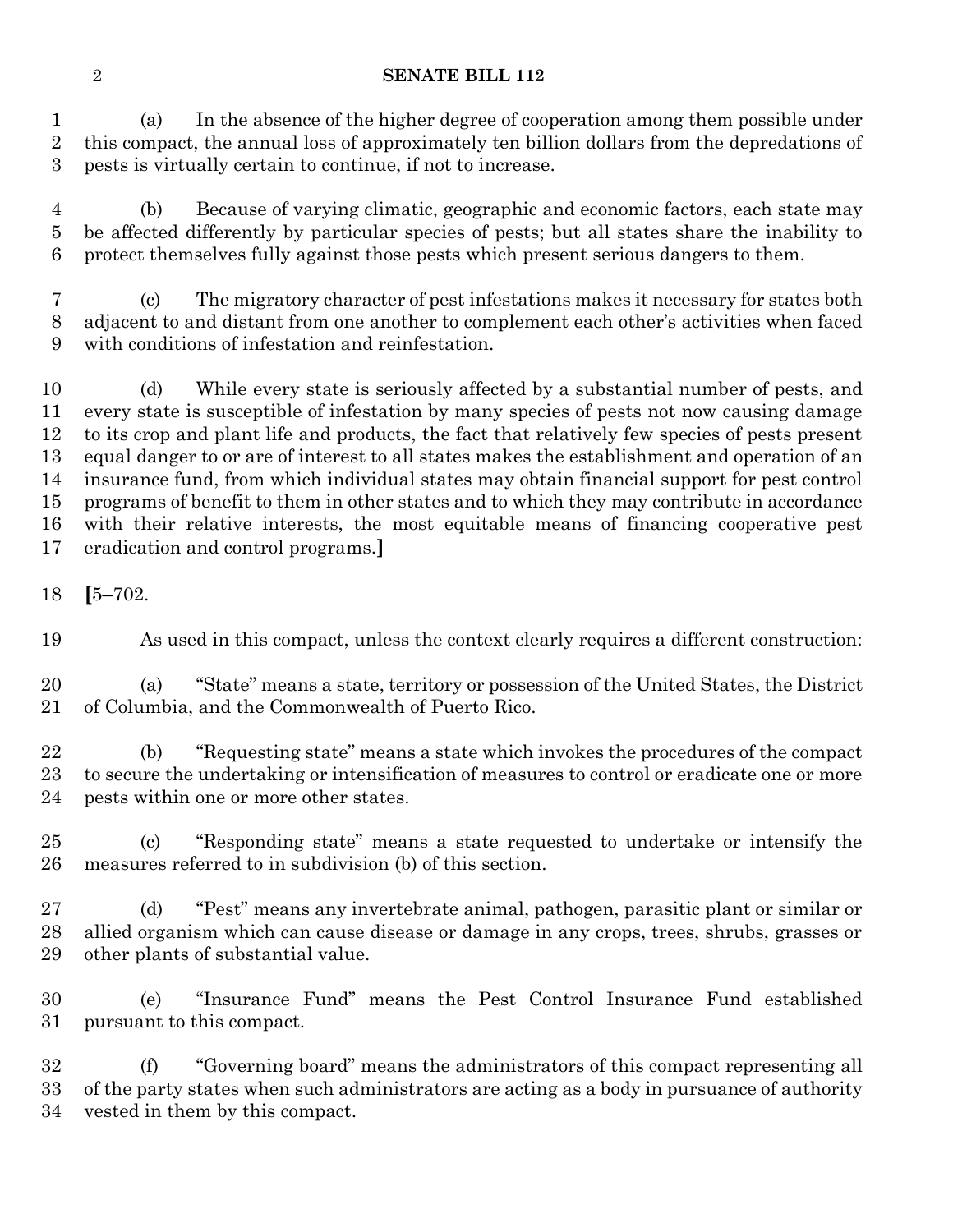#### **SENATE BILL 112** 3

 (g) "Executive committee" means the committee established pursuant to § 5–705(e) of this compact.**]**

**[**5–703.

 There is hereby established the Pest Control Insurance Fund for the purpose of financing other than normal pest control operations which states may be called upon to engage in pursuant to this compact. The Insurance Fund shall contain moneys appropriated to it by the party states and any donations and grants accepted by it. All appropriations, except as conditioned by the rights and obligations of party states expressly set forth in this compact, or by their constitutions, shall be unconditional and may not be restricted by the appropriating state to use in the control of any specified pest or pests. Donations and grants may be conditional or unconditional, provided that the Insurance Fund shall not accept any donation or grant whose terms are inconsistent with any provision of this compact.**]**

**[**5–704.

 (a) The Insurance Fund shall be administered by a governing board and executive committee as hereinafter provided. The actions of the governing board and executive committee pursuant to this compact shall be deemed the actions of the Insurance Fund.

 (b) The members of the governing board shall be entitled to one vote each on such board. No action of the governing board shall be binding unless taken at a meeting at which a majority of the total number of votes on the governing board are cast in favor thereof. Action of the governing board shall be only at a meeting at which a majority of the members are present.

 (c) The Insurance Fund shall have a seal which may be employed as an official symbol and which may be affixed to documents and otherwise used as the governing board may provide.

 (d) The governing board shall elect annually, from among its members, a chairman, vice–chairman, a secretary and a treasurer. The chairman may not succeed himself. The governing board may appoint an executive director and fix his duties and his compensation, if any. Such executive director shall serve at the pleasure of the governing board. The governing board shall make provision for the bonding of such of the officers and employees of the Insurance Fund as may be appropriate.

 (e) Irrespective of the civil service, personnel or other merit system laws of any of the party states, the executive director, or if there be no executive director, the chairman, in accordance with such procedures as the bylaws may provide, shall appoint, remove or discharge such personnel as may be necessary for the performance of the functions of the Insurance Fund and shall fix the duties and compensation of such personnel. The governing board in its bylaws shall provide for the personnel policies and programs of the Insurance Fund.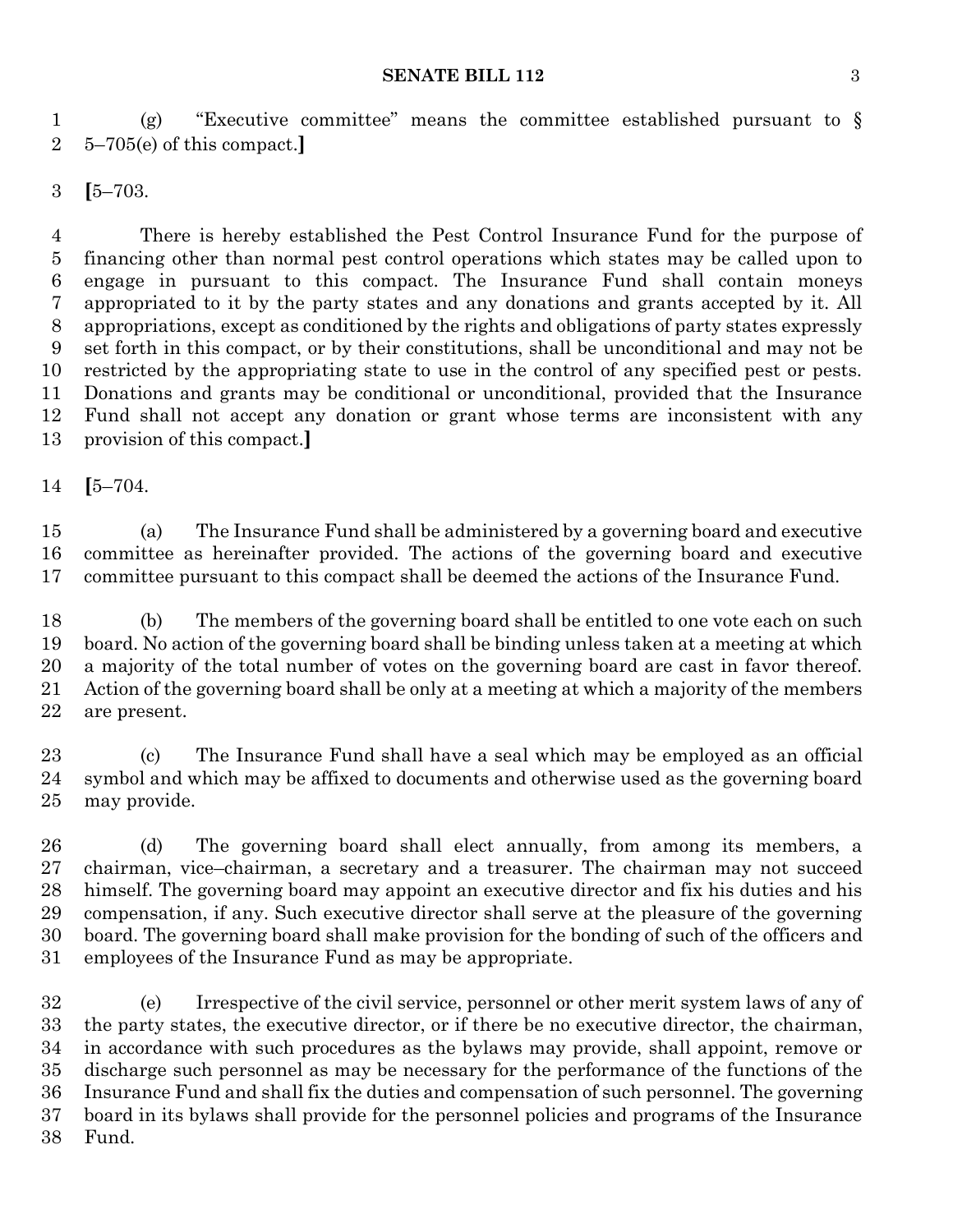(f) The Insurance Fund may borrow, accept or contract for the services of personnel from any state, the United States, or any other governmental agency, or from any person, firm, association or corporation.

 (g) The Insurance Fund may accept for any of its purposes and functions under this compact any and all donations, and grants of money, equipment, supplies, materials and services, conditional or otherwise, from any state, the United States, or any other governmental agency, or from any person, firm, association or corporation, and may receive, utilize and dispose of the same. Any donation, gift or grant accepted by the governing board pursuant to this paragraph or services borrowed pursuant to paragraph (f) of this section shall be reported in the annual report of the Insurance Fund. Such report shall include the nature, amount and conditions, if any, of the donation, gift, grant or services borrowed and the identity of the donor or lender.

 (h) The governing board shall adopt bylaws for the conduct of the business of the Insurance Fund and shall have the power to amend and rescind these bylaws. The Insurance Fund shall publish its bylaws in convenient form and shall file a copy thereof and a copy of any amendment thereto with the appropriate agency or officer in each of the party states.

(i) Repealed.

 (j) In addition to the powers and duties specifically authorized and imposed, the Insurance Fund may do such other things as are necessary and incidental to the conduct of its affairs pursuant to this compact.**]**

**[**5–705.

 (a) In each party state there shall be a compact administrator, who shall be selected and serve in such manner as the laws of his state may provide, and who shall:

 (1) Assist in the coordination of activities pursuant to the compact in his state; and

(2) Represent his state on the governing board of the Insurance Fund.

 (b) If the laws of the United States specifically so provide, or if administrative provision is made therefor within the federal government, the United States may be represented on the governing board of the Insurance Fund by not to exceed three representatives. Any such representative or representatives of the United States shall be appointed and serve in such manner as may be provided by or pursuant to federal law, but no such representatives shall have a vote on the governing board or on the executive committee thereof.

 (c) The governing board shall meet at least once each year for the purpose of determining policies and procedures in the administration of the Insurance Fund and, consistent with the provisions of the compact, supervising and giving direction to the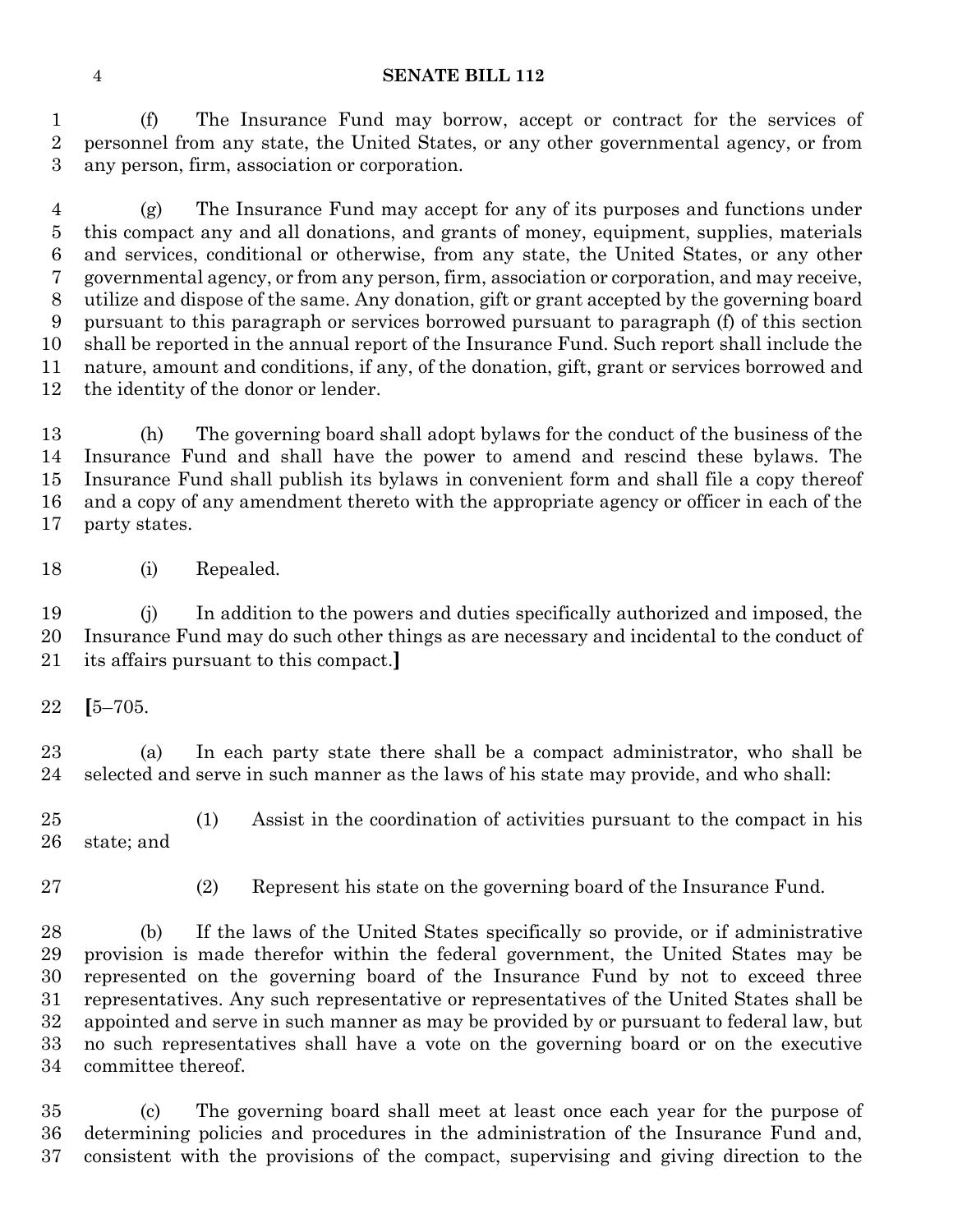#### **SENATE BILL 112** 5

 expenditure of moneys from the Insurance Fund. Additional meetings of the governing board shall be held on call of the chairman, the executive committee, or a majority of the membership of the governing board.

 (d) At such times as it may be meeting, the governing board shall pass upon applications for assistance from the Insurance Fund and authorize disbursements therefrom. When the governing board is not in session, the executive committee thereof shall act as agent of the governing board, with full authority to act for it in passing upon such applications.

 (e) The executive committee shall be composed of the chairman of the governing board and four additional members of the governing board chosen by it so that there shall be one member representing each of four geographic groupings of party states. The governing board shall make such geographic groupings. If there is representation of the United States on the governing board, one such representative may meet with the executive committee. The chairman of the governing board shall be chairman of the executive committee. No action of the executive committee shall be binding unless taken at a meeting at which at least four members of such committee are present and vote in favor thereof. Necessary expenses of each of the five members of the executive committee incurred in attending meetings of such committee, when not held at the same time and place as a meeting of the governing board, shall be charges against the Insurance Fund.**]**

**[**5–706.

 (a) Each party state pledges to each other party state that it will employ its best efforts to eradicate, or control within the strictest practicable limits, any and all pests. It is recognized that performance of this responsibility involves:

 (1) The maintenance of pest control and eradication activities of interstate significance by a party state at a level that would be reasonable for its own protection in the absence of this compact.

 (2) The meeting of emergency outbreaks or infestations of interstate significance to no less an extent than would have been done in the absence of this compact.

 (b) Whenever a party state is threatened by a pest not present within its borders but present within another party state, or whenever a party state is undertaking or engaged in activities for the control or eradication of a pest or pests, and finds that such activities are or would be impracticable or substantially more difficult of success by reason of failure of another party state to cope with infestation or threatened infestation, that state may request the governing board to authorize expenditures from the Insurance Fund for eradication or control measures to be taken by one or more of such other party states at a level sufficient to prevent, or to reduce to the greatest practicable extent, infestation or reinfestation of the requesting state. Upon such authorization the responding state or states shall take or increase such eradication or control measures as may be warranted. A responding state shall use moneys made available from the Insurance Fund expeditiously and efficiently to assist in affording the protection requested.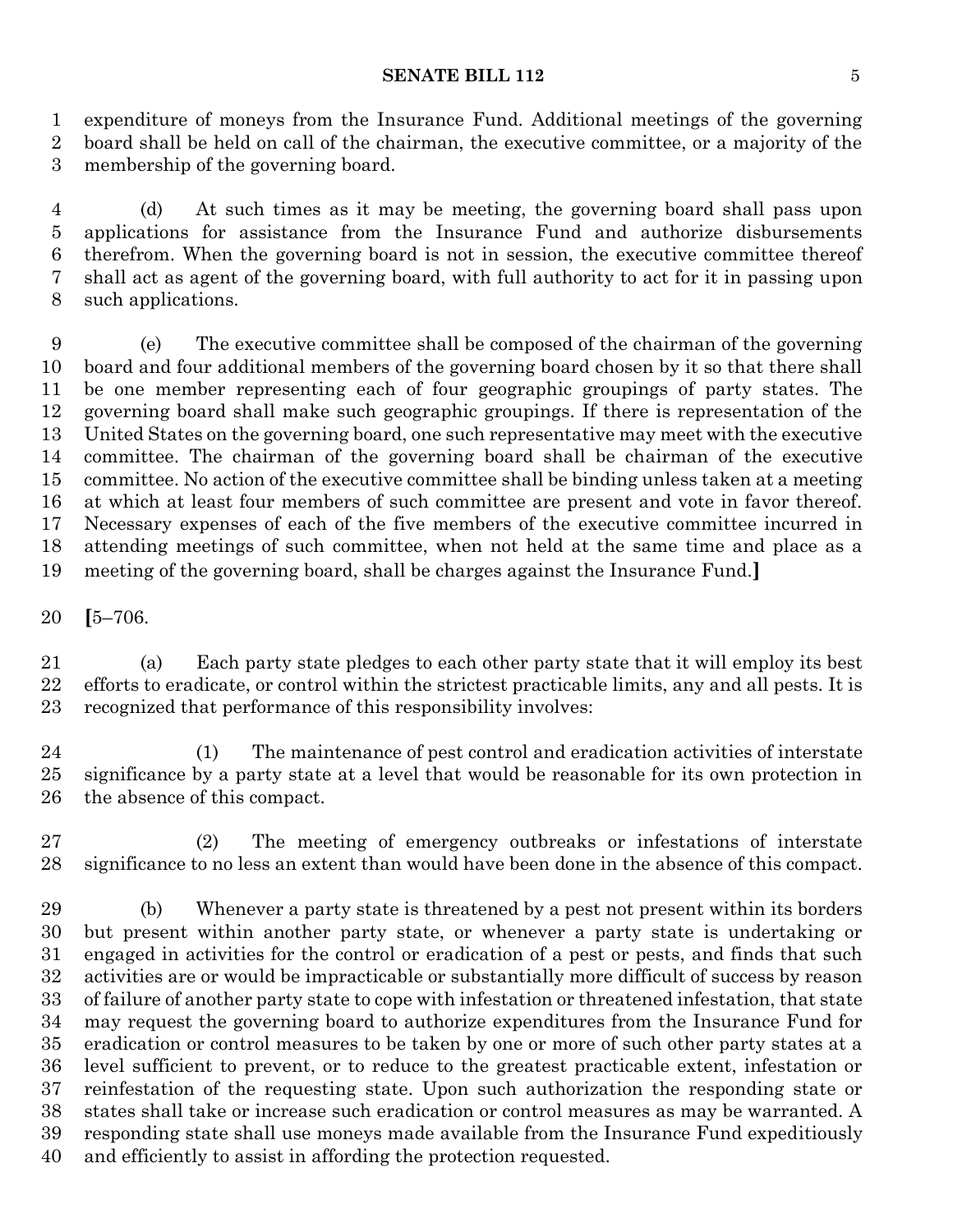(c) In order to apply for expenditures from the Insurance Fund, a requesting state shall submit the following in writing:

 (1) A detailed statement of the circumstances which occasion the request for the invoking of the compact.

 (2) Evidence of need for eradication or control assistance because the pest in question constitutes a danger to an agricultural or forest crop, product, tree, shrub, grass or other plant having a substantial value to the requesting state.

 (3) A statement of the extent of the present and projected program of the requesting state and its subdivisions, including full information as to the legal authority for the conduct of such program or programs and the expenditures being made or budgeted therefor, in connection with the eradication, control, or prevention of introduction of the pest concerned.

 (4) Proof that the expenditures being made or budgeted as detailed in item (3) do not constitute a reduction of the effort for the control or eradication of the pest concerned or, if there is a reduction, the reasons why the level of program detailed in item (3) constitutes a normal level of pest control activity.

 (5) A declaration as to whether, to the best of its knowledge and belief, the conditions which in its view occasion the invoking of the compact in the particular instance can be abated by a program undertaken with the aid of moneys from the Insurance Fund in one year or less, or whether the request is for an installment in a program which is likely to continue for a longer period of time.

 (6) Such other information as the governing board may require consistent with the provisions of this compact.

 (d) The governing board or executive committee shall give due notice of any meeting at which an application for assistance from the Insurance Fund is to be considered. Such notice shall be given to the compact administrator of each party and to such other officers and agencies as may be designated by the laws of the party states. The requesting state and any other party state shall be entitled to be represented and present evidence and argument at such meeting.

 (e) Upon the submission as required by paragraph (c) of this section and such other information as it may have or acquire, and upon determining that an expenditure of funds is within the purposes of this compact and justified thereby, the governing board or executive committee shall authorize support of the program. The governing board or the executive committee may meet at any time or place for the purpose of receiving and considering an application. Any and all determinations of the governing board or executive committee, with respect to an application, together with the reasons therefor shall be recorded and subscribed in such manner as to show and preserve the votes of the individual members thereof.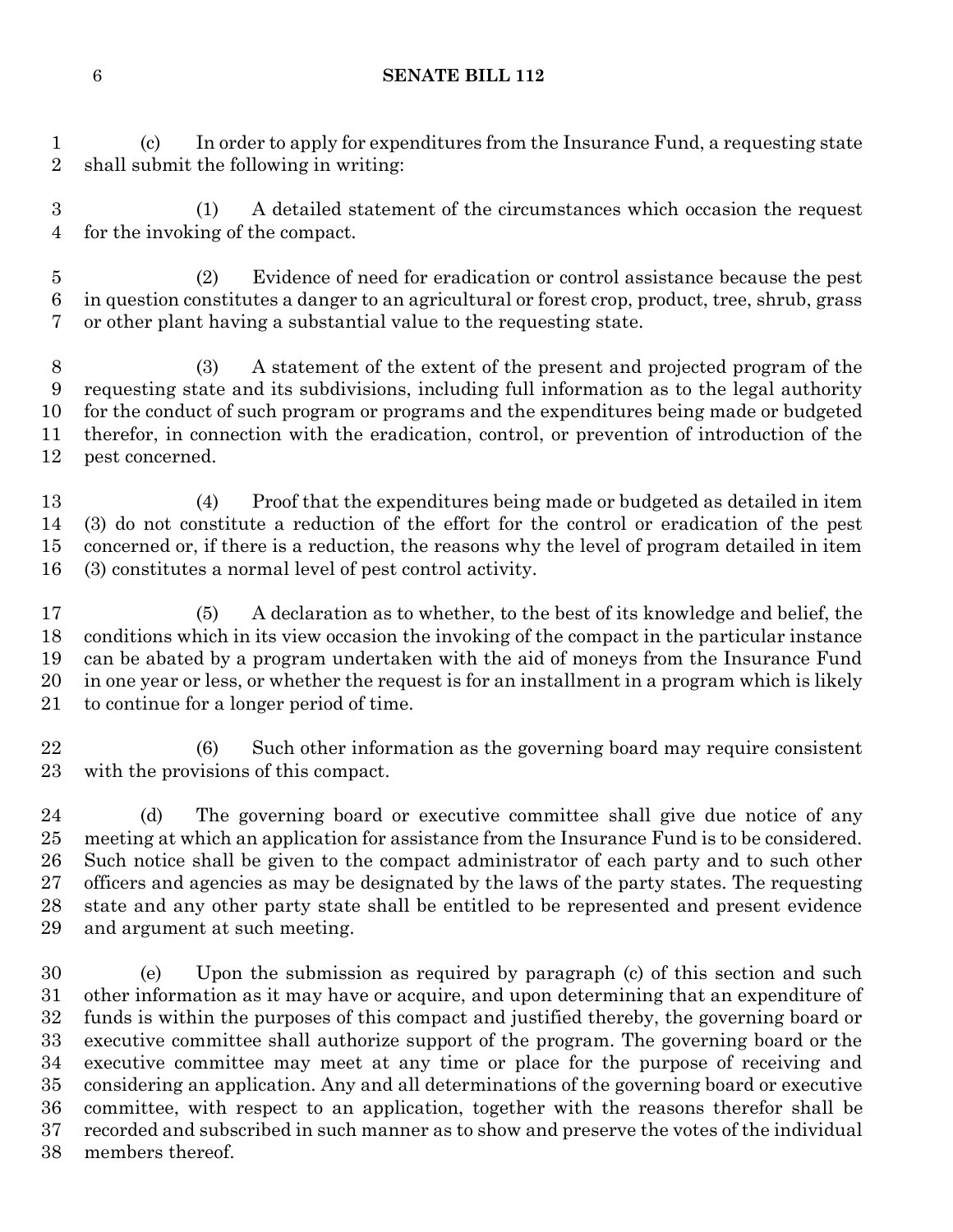(f) A requesting state which is dissatisfied with a determination of the executive committee shall upon notice in writing given within 20 days of the determination with which it is dissatisfied, be entitled to receive a review thereof at the next meeting of the governing board. Determinations of the executive committee shall be reviewable only by the governing board at one of its regular meetings, or at a special meeting held in such manner as the governing board may authorize.

 (g) Responding states required to undertake or increase measures pursuant to this compact may receive moneys from the Insurance Fund, either at the time or times when such state incurs expenditures on account of such measures, or as reimbursement for expenses incurred and chargeable to the Insurance Fund. The governing board shall adopt and, from time to time, may amend or revise procedures for submission of claims upon it and for payment thereof.

 (h) Before authorizing the expenditure of moneys from the Insurance Fund pursuant to an application of a requesting state, the Insurance Fund shall ascertain the extent and nature of any timely assistance or participation which may be available from the federal government and shall request the appropriate agency or agencies of the federal government for such assistance and participation.

 (i) The Insurance Fund may negotiate and execute a memorandum of understanding or other appropriate instrument defining the extent and degree of assistance or participation between and among the Insurance Fund, cooperating federal agencies, states and any other entities concerned.**]**

**[**5–707.

 The governing board may establish advisory and technical committees composed of state, local, and federal officials, and private persons to advise it with respect to any one or more of its functions. Any such advisory or technical committee, or any member or members thereof may meet with and participate in its deliberations. Upon request of the governing board or executive committee an advisory or technical committee may furnish information and recommendations with respect to any application for assistance from the Insurance Fund being considered by such board or committee and the board or committee may receive and consider the same: provided that any participant in a meeting of the governing board 31 or executive committee held pursuant to  $\S 5-706$  (d) of the compact shall be entitled to know the substance of any such information and recommendations, at the time of the meeting if made prior thereto or as a part thereof or, if made thereafter, no later than the time at which the governing board or executive committee makes its disposition of the application.**]**

**[**5–708.

 (a) A party state may make application for assistance from the Insurance Fund in respect of a pest in a nonparty state. Such application shall be considered and disposed of by the governing board or executive committee in the same manner as an application with respect to a pest within a party state, except as provided in this section.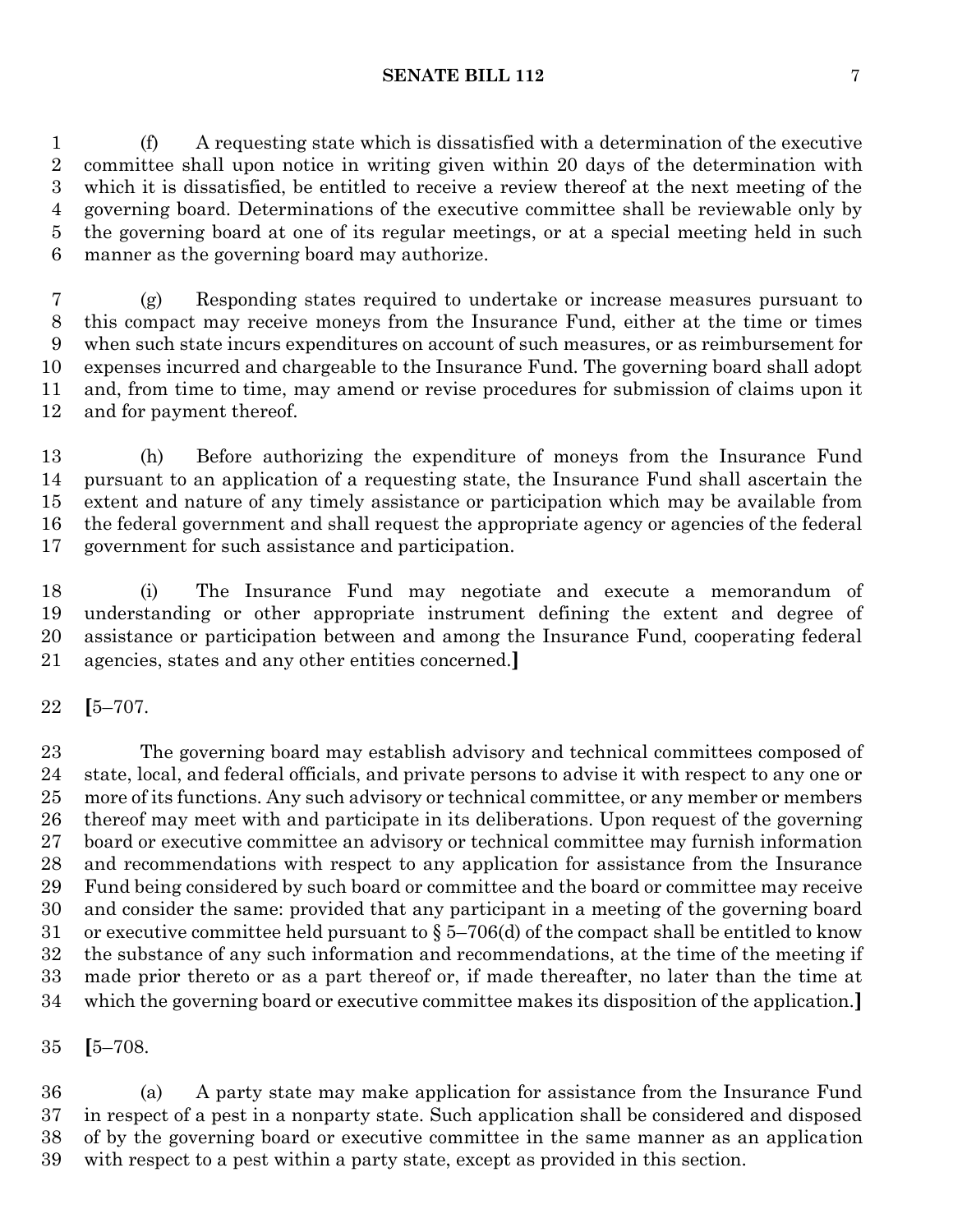(b) At or in connection with any meeting of the governing board or executive 2 committee held pursuant to  $\S 5-706$  of this compact, a nonparty state shall be entitled to appear, participate, and receive information only to such extent as the governing board or executive committee may provide. A nonparty state shall not be entitled to review of any determination made by the executive committee.

 (c) The governing board or executive committee shall authorize expenditures from the Insurance Fund to be made in a nonparty state only after determining that the conditions in such state and the value of such expenditures to the party states as a whole justify them. The governing board or executive committee may set any conditions which it deems appropriate with respect to the expenditure of moneys from the Insurance Fund in a nonparty state and may enter into such agreement or agreements with nonparty states and other jurisdictions or entities as it may deem necessary or appropriate to protect the interests of the Insurance Fund with respect to expenditures and activities outside of party states.**]**

**[**5–709.

 (a) The Insurance Fund shall submit to the executive head or designated officer or officers of each party state a budget for the Insurance Fund for such period as may be required by the laws of that party state for presentation to the legislature thereof.

 (b) Each of the budgets shall contain specific recommendations of the amount or amounts to be appropriated by each of the party states. The requests for appropriations shall be apportioned among the party states as follows: one tenth of the total budget in equal shares and the remainder in proportion to the value of agricultural and forest crops and products, excluding animals and animal products, produced in each party state. In determining the value of such crops and products the Insurance Fund may employ such source or sources of information as in its judgment present the most equitable and accurate comparisons among the party states. Each of the budgets and requests for appropriations shall indicate the source or sources used in obtaining information concerning value of products. Nothing in this compact shall be construed as requiring the Governor to include an appropriation, or any particular amount of appropriation, in the budget he submits to the General Assembly, nor as requiring the General Assembly to authorize such an appropriation or amount.

 (c) The financial assets of the Insurance Fund shall be maintained in two accounts to be designated respectively as the "operating account" and "claims account". The operating account shall consist only of those assets necessary for the administration of the Insurance Fund during the next ensuing two–year period. The claims account shall contain all moneys not included in the operating account and shall not exceed the amount reasonably estimated to be sufficient to pay all legitimate claims on the Insurance Fund for a period of three years. At any time when the claims account has reached its maximum limit or would reach its maximum limit by the addition of moneys requested for appropriation by the party states, the governing board shall reduce its budget requests on a pro rata basis in such a manner as to keep the claims account within such maximum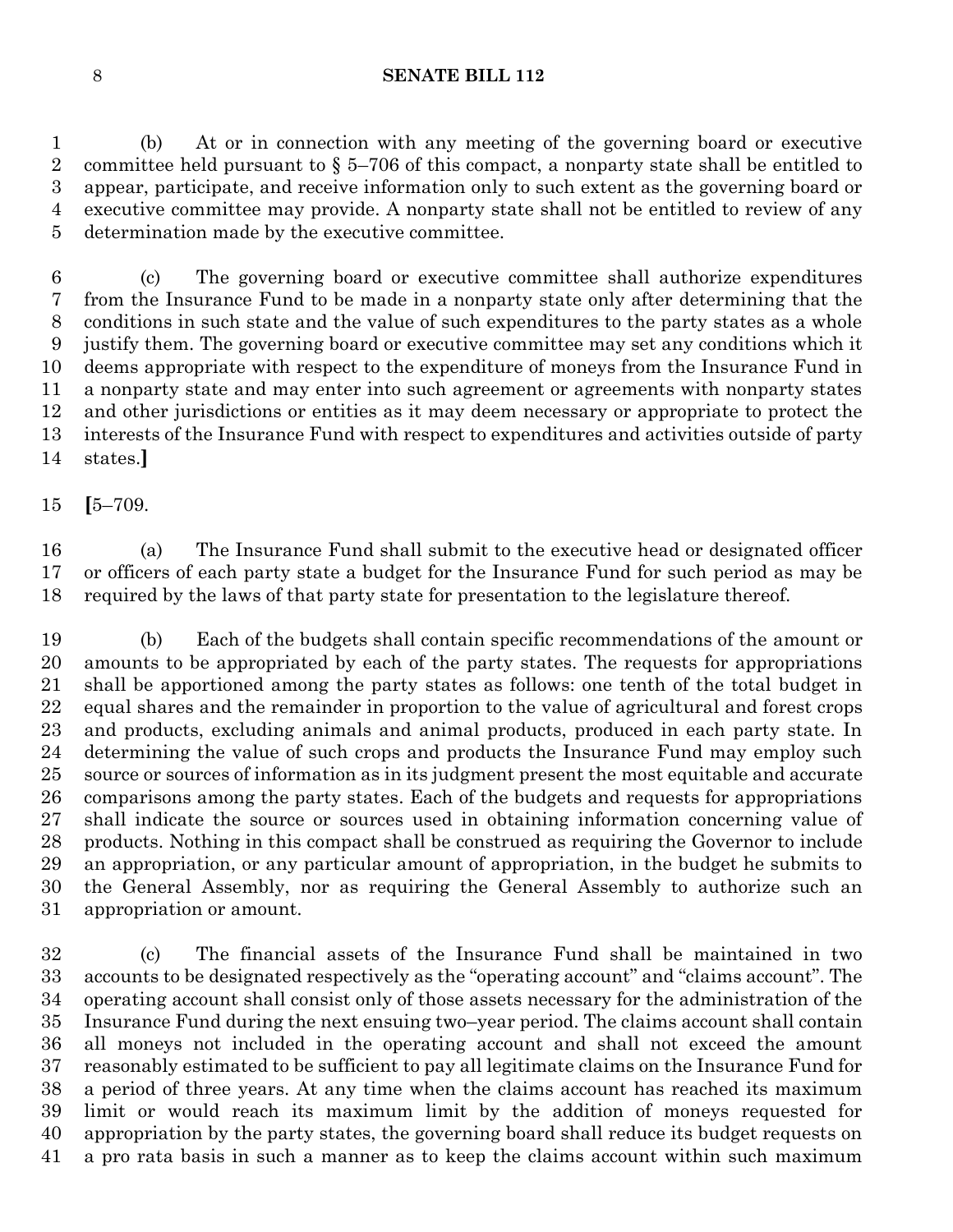#### **SENATE BILL 112** 9

 limit. Any moneys in the claims account by virtue of conditional donations, grants or gifts shall be included in calculations made pursuant to this paragraph only to the extent that such moneys are available to meet demands arising out of claims.

 (d) The Insurance Fund shall not pledge the credit of any party state. The Insurance Fund may meet any of its obligations in whole or in part with moneys available 6 to it under  $\S$  5–704(g) of this compact, provided that the governing board takes specific action setting aside such moneys prior to incurring any obligation to be met in whole or in part in such manner. Except where the Insurance Fund makes use of moneys available to 9 it under  $\S 5-704(g)$  hereof, the Insurance Fund shall not incur any obligation prior to the allotment of moneys by the party states adequate to meet the same.

 (e) The Insurance Fund shall keep accurate accounts of all receipts and disbursements. The receipts and disbursements of the Insurance Fund shall be subject to the audit and accounting procedures established under its bylaws. However, all receipts and disbursements of funds handled by the Insurance Fund shall be audited yearly by a licensed certified public accountant and a report of the audit shall be included in and become part of the annual report of the Insurance Fund.

 (f) The accounts of the Insurance Fund shall be open at any reasonable time for inspection by duly authorized officers of the party states and by any persons authorized by the Insurance Fund.**]**

**[**5–710.

 (a) This compact shall enter into force when enacted into law by any five or more states. Thereafter, this compact shall become effective as to any other state upon its enactment thereof.

 (b) Any party state may withdraw from this compact by enacting a statute repealing the same, but no such withdrawal shall take effect until two years after the executive head of the withdrawing state has given notice in writing of the withdrawal to the executive heads of all other party states. No withdrawal shall affect any liability already incurred by or chargeable to a party state prior to the time of such withdrawal.**]**

**[**5–711.

 This compact shall be liberally construed so as to effectuate the purposes thereof. The provisions of this compact shall be severable and if any phrase, clause, sentence or provision of this compact is declared to be contrary to the constitution of any state or of the United States or the applicability thereof to any government, agency, person or circumstance is held invalid, the validity of the remainder of this compact and the applicability thereof to any government, agency, person or circumstance shall not be affected thereby. If this compact shall be held contrary to the constitution of any state participating herein, the compact shall remain in full force and effect as to the remaining party states and in full force and effect as to the state affected as to all severable matters.**]**